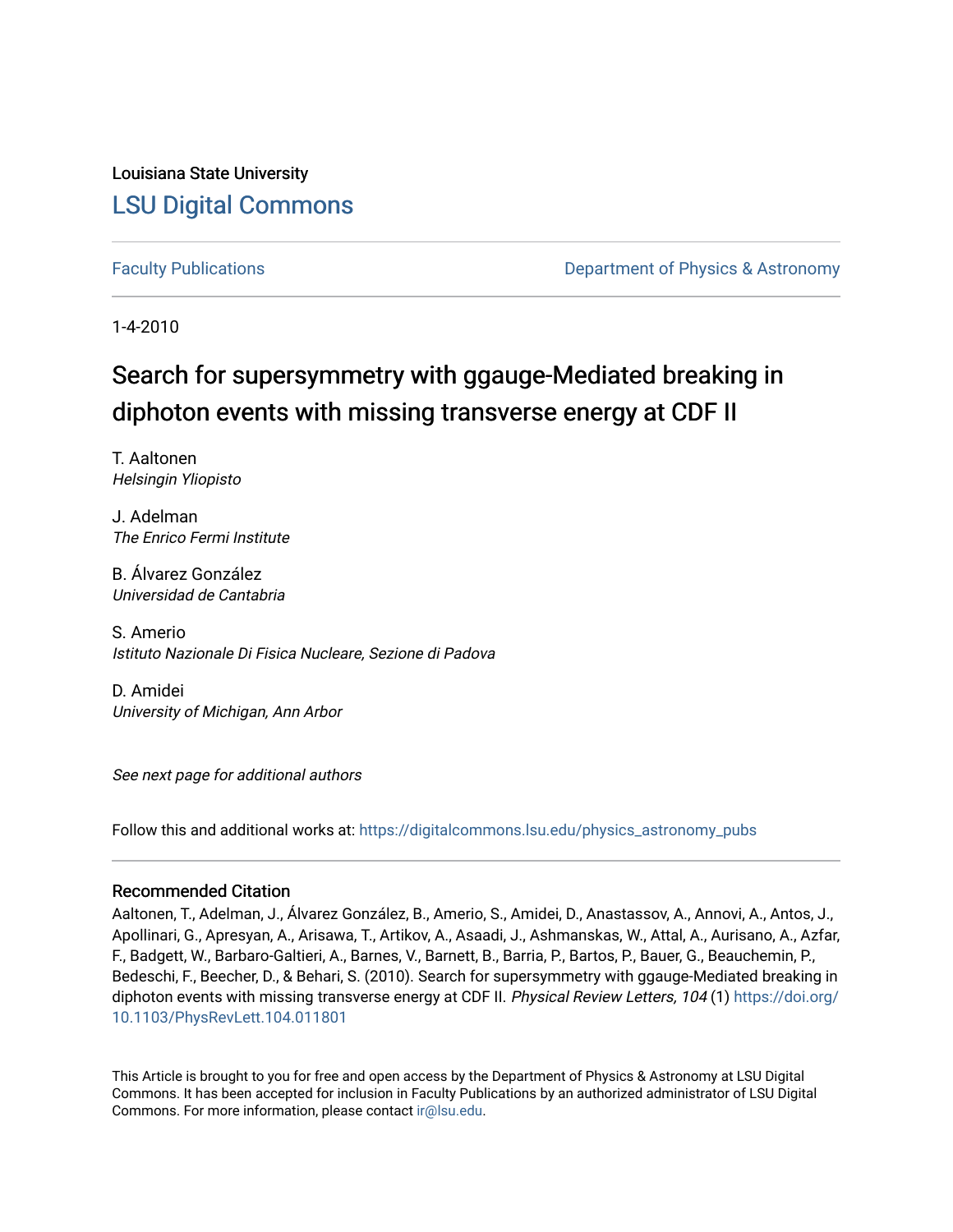### Authors

T. Aaltonen, J. Adelman, B. Álvarez González, S. Amerio, D. Amidei, A. Anastassov, A. Annovi, J. Antos, G. Apollinari, A. Apresyan, T. Arisawa, A. Artikov, J. Asaadi, W. Ashmanskas, A. Attal, A. Aurisano, F. Azfar, W. Badgett, A. Barbaro-Galtieri, V. E. Barnes, B. A. Barnett, P. Barria, P. Bartos, G. Bauer, P. H. Beauchemin, F. Bedeschi, D. Beecher, and S. Behari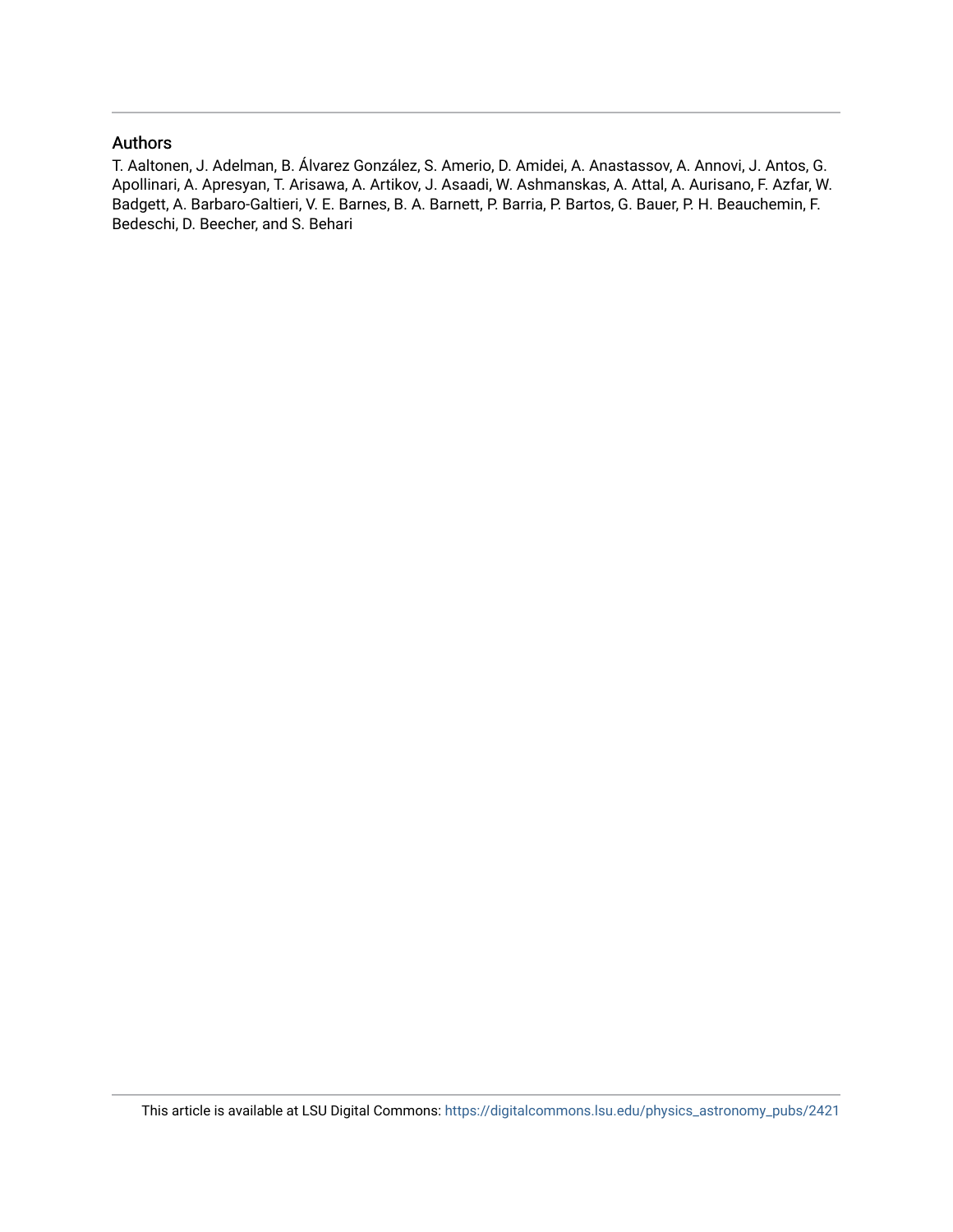

# *Search for Supersymmetry with Gauge-Mediated Breaking in Diphoton Events with Missing Transverse Energy at CDF II*

The MIT Faculty has made this article openly available. *[Please](https://libraries.mit.edu/forms/dspace-oa-articles.html) share* how this access benefits you. Your story matters.

| <b>Citation</b>     | Aaltonen, T. et al. "Search for Supersymmetry with Gauge-Mediated<br>Breaking in Diphoton Events with Missing Transverse Energy at<br>CDF II." Physical Review Letters 104.1 (2010): 011801. © 2010 The<br><b>American Physical Society</b> |
|---------------------|---------------------------------------------------------------------------------------------------------------------------------------------------------------------------------------------------------------------------------------------|
| <b>As Published</b> | http://dx.doi.org/10.1103/PhysRevLett.104.011801                                                                                                                                                                                            |
| <b>Publisher</b>    | <b>American Physical Society</b>                                                                                                                                                                                                            |
| <b>Version</b>      | Final published version                                                                                                                                                                                                                     |
| <b>Citable link</b> | http://hdl.handle.net/1721.1/56263                                                                                                                                                                                                          |
| <b>Terms of Use</b> | Article is made available in accordance with the publisher's<br>policy and may be subject to US copyright law. Please refer to the<br>publisher's site for terms of use.                                                                    |



DSpace@MIT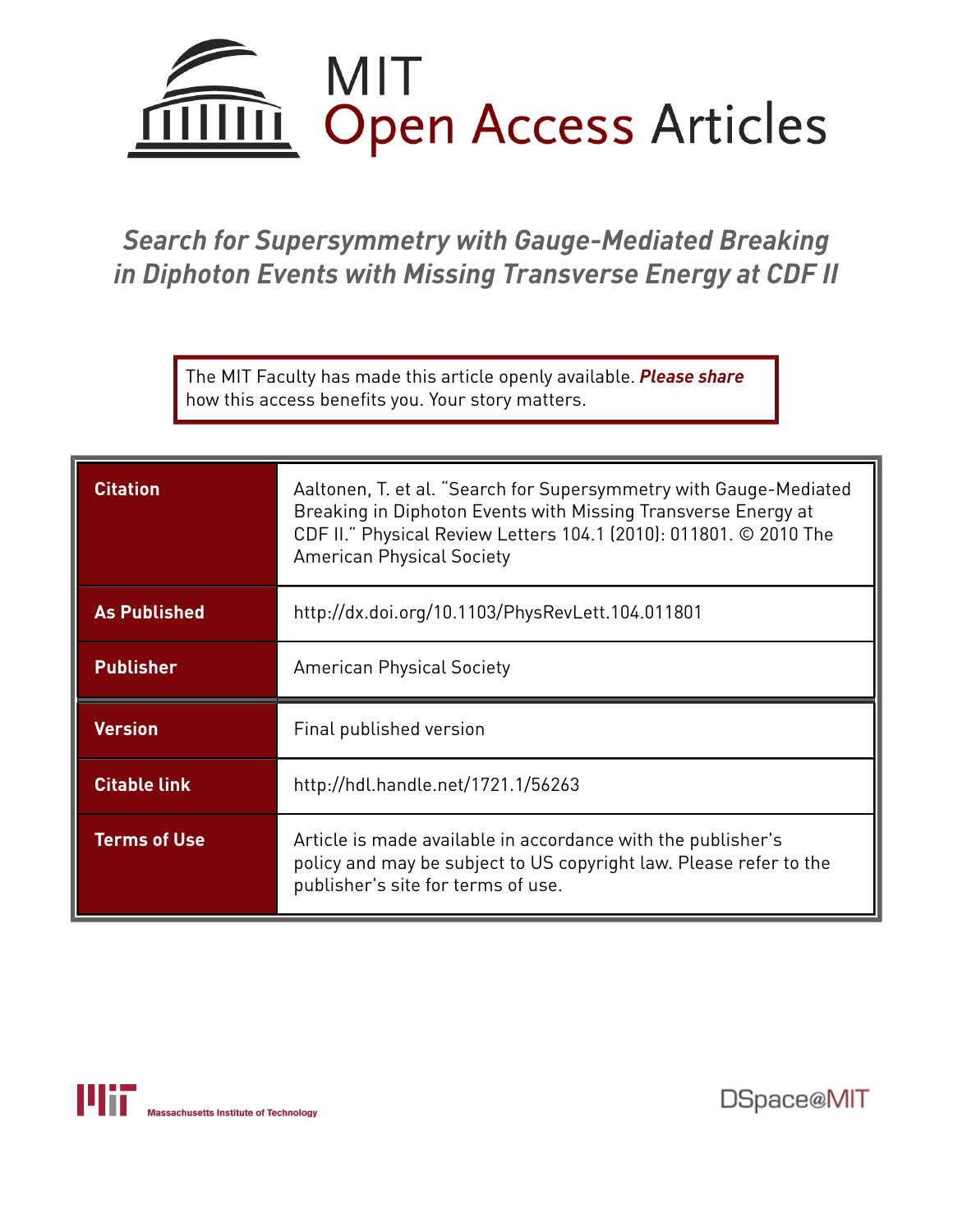### Search for Supersymmetry with Gauge-Mediated Breaking in Diphoton Events with Missing Transverse Energy at CDF II

<span id="page-3-18"></span><span id="page-3-17"></span><span id="page-3-16"></span><span id="page-3-15"></span><span id="page-3-14"></span><span id="page-3-13"></span><span id="page-3-12"></span><span id="page-3-11"></span><span id="page-3-10"></span><span id="page-3-9"></span><span id="page-3-8"></span><span id="page-3-7"></span><span id="page-3-6"></span><span id="page-3-5"></span><span id="page-3-4"></span><span id="page-3-3"></span><span id="page-3-2"></span><span id="page-3-1"></span><span id="page-3-0"></span>T. Aaltonen,<sup>25</sup> J. Adelman,<sup>15</sup> B. Álvarez González,<sup>13,[w](#page-9-0)</sup> S. Amerio,<sup>46,45</sup> D. Amidei,<sup>36</sup> A. Anastassov,<sup>40</sup> A. Annovi,<sup>21</sup> J. Antos,<sup>16</sup> G. Apollinari,<sup>19</sup> A. Apresyan,<sup>54</sup> T. Arisawa,<sup>65</sup> A. Artikov,<sup>17</sup> J. Asaadi,<sup>60</sup> W. Ashmanskas,<sup>19</sup> A. Attal,<sup>4</sup> A. Aurisano,<sup>60</sup> F. Azfar,<sup>44</sup> W. Badgett,<sup>19</sup> A. Barbaro-Galtieri,<sup>30</sup> V. E. Barnes,<sup>54</sup> B. A. Barnett,<sup>27</sup> P. Barria,<sup>51,49</sup> P. Bartos,<sup>16</sup> G. Bauer,  $34$  P.-H. Beauchemin,  $35$  F. Bedeschi,  $49$  D. Beecher,  $32$  S. Behari,  $27$  G. Bellettini,  $50,49$  J. Bellinger,  $67$  D. Benjamin,  $18$ A. Beretvas,<sup>19</sup> A. Bhatti,<sup>56</sup> M. Binkley,<sup>19</sup> D. Bisello,<sup>46,45</sup> I. Bizjak,<sup>32,[dd](#page-9-1)</sup> R. E. Blair,<sup>2</sup> C. Blocker,<sup>8</sup> B. Blumenfeld,<sup>27</sup> A. Bocci,<sup>18</sup> A. Bodek,<sup>55</sup> V. Boisvert,<sup>55</sup> D. Bortoletto,<sup>54</sup> J. Boudreau,<sup>53</sup> A. Boveia,<sup>12</sup> B. Brau,<sup>12,[b](#page-9-2)</sup> A. Bridgeman,<sup>26</sup> L. Brigliadori,<sup>7,6</sup> C. Bromberg,<sup>37</sup> E. Brubaker,<sup>15</sup> J. Budagov,<sup>17</sup> H. S. Budd,<sup>55</sup> S. Budd,<sup>26</sup> K. Burkett,<sup>19</sup> G. Busetto,<sup>46,45</sup> P. Busse[y](#page-9-3),<sup>23</sup> A. Buzatu,<sup>35</sup> K. L. Byrum,<sup>2</sup> S. Cabrera,<sup>18,y</sup> C. Calancha,<sup>33</sup> S. Camarda,<sup>4</sup> M. Campanelli,<sup>37</sup> M. Campbell,<sup>36</sup> F. Canelli,<sup>15,19</sup> A. Canepa,<sup>48</sup> B. Carls,<sup>26</sup> D. Carlsmith,<sup>67</sup> R. Car[o](#page-9-4)si,<sup>49</sup> S. Carrillo,<sup>20,0</sup> S. Carron,<sup>19</sup> B. Casal,<sup>13</sup> M. Casarsa,<sup>19</sup> A. Cast[r](#page-9-5)o,<sup>7,6</sup> P. Catastini,<sup>51,49</sup> D. Cauz,<sup>61</sup> V. Cavaliere,<sup>51,49</sup> M. Cavalli-Sforza,<sup>4</sup> A. Cerri,<sup>30</sup> L. Cerrito,<sup>32,r</sup> S. H. Chang,<sup>29</sup> Y. C. Chen,<sup>1</sup> M. Chertok,<sup>9</sup> G. Chiarelli,<sup>49</sup> G. Chlachidze,<sup>19</sup> F. Chlebana,<sup>19</sup> K. Cho,<sup>29</sup> D. Chokheli,<sup>17</sup> J. P. Chou,<sup>24</sup> G. Choudalakis,  $34$  K. Chung,  $19.$ p W. H. Chung,  $67$  Y. S. Chung,  $55$  T. Chwalek,  $28$  C. I. Ciobanu,  $47$  M. A. Ciocci,  $51.49$ A. Clark,<sup>22</sup> D. Clark,<sup>8</sup> G. Compostella,<sup>45</sup> M. E. Convery,<sup>19</sup> J. Conway,<sup>9</sup> M. Corbo,<sup>47</sup> M. Cordelli,<sup>21</sup> C. A. Cox,<sup>9</sup> D. J. Cox,<sup>9</sup> F. Crescioli,<sup>50,49</sup> C. Cuenca Almenar,<sup>68</sup> J. Cuevas,<sup>13,[w](#page-9-0)</sup> R. Culbertson,<sup>19</sup> J. C. Cully,<sup>36</sup> D. Dagenhart,<sup>19</sup> M. Datta,<sup>19</sup> T. Davies,<sup>23</sup> P. de Barbaro,<sup>55</sup> S. De Cecco,<sup>57</sup> A. Deisher,<sup>30</sup> G. De Lorenzo,<sup>4</sup> M. Dell'Orso,<sup>50,49</sup> C. Deluca,<sup>4</sup> L. Demortier,<sup>56</sup> J. Deng,<sup>18[,g](#page-9-7)</sup> M. Deninno,<sup>6</sup> M. d'Errico,<sup>46,45</sup> A. Di Canto,<sup>50,49</sup> G. P. di Giovanni,<sup>47</sup> B. Di Ruzza,<sup>49</sup> J. R. Dittmann,<sup>5</sup> M. D'Onofrio,<sup>4</sup> S. Donati,<sup>50,49</sup> P. Dong,<sup>19</sup> T. Dorigo,<sup>45</sup> S. Dube,<sup>59</sup> K. Ebina,<sup>65</sup> A. Elagin,<sup>60</sup> R. Erbacher,<sup>9</sup> D. Errede,<sup>26</sup> S. Errede,<sup>26</sup> N. Ershaidat,<sup>47[,cc](#page-9-8)</sup> R. Eusebi,<sup>60</sup> H. C. Fang,<sup>30</sup> S. Farrington,<sup>44</sup> W. T. Fedorko,<sup>15</sup> R. G. Feild,<sup>68</sup> M. Feindt,<sup>28</sup> J. P. Fernandez,<sup>33</sup> C. Ferrazza,<sup>52,49</sup> R. Field,<sup>20</sup> G. Flanagan,<sup>54,[t](#page-9-9)</sup> R. Forrest,<sup>9</sup> M. J. Frank,<sup>5</sup> M. Franklin,<sup>24</sup> J. C. Freeman,<sup>19</sup> I. Furic,<sup>20</sup> M. Gallinaro,<sup>56</sup> J. Galyardt,<sup>14</sup> F. Garberson,<sup>12</sup> J. E. Garcia,<sup>22</sup> A. F. Garfinkel,<sup>54</sup> P. Garosi,<sup>51,49</sup> K. Genser,<sup>19</sup> H. Gerberich,<sup>26</sup> D. Gerdes,<sup>36</sup> A. Gessler,<sup>28</sup> S. Giagu,<sup>58,57</sup> V. Giakoumopoulou,<sup>3</sup> P. Giannetti,<sup>49</sup> K. Gibson,<sup>53</sup> J. L. Gimmell,<sup>55</sup> C. M. Ginsburg,<sup>19</sup> N. Giokaris,<sup>3</sup> M. Giordani,<sup>62,61</sup> P. Giromini,<sup>21</sup> M. Giunta,<sup>49</sup> G. Giurgiu,<sup>27</sup> V. Glagolev,<sup>17</sup> D. Glenzinski,<sup>19</sup> M. Gold,<sup>39</sup> N. Goldschmidt,<sup>20</sup> A. Golossanov,<sup>19</sup> G. Gomez,<sup>13</sup> G. Gomez-Ceballos,<sup>34</sup> M. Goncharov,<sup>34</sup> O. González,<sup>33</sup> I. Gorelov,<sup>39</sup> A. T. Goshaw,<sup>18</sup> K. Goulianos,<sup>56</sup> A. Gresele,<sup>46,45</sup> S. Grinstein,<sup>4</sup> C. Grosso-Pilcher,<sup>15</sup> R. C. Group,<sup>19</sup> U. Grundler,<sup>26</sup> J. Guimaraes da Costa,<sup>24</sup> Z. Gunay-Unalan,<sup>37</sup> C. Haber,<sup>30</sup> K. Hahn,<sup>34</sup> S. R. Hahn,<sup>19</sup> E. Halkiadakis,<sup>59</sup> B.-Y. Han,<sup>55</sup> J. Y. Han,<sup>55</sup> F. Happacher,<sup>21</sup> K. Hara,<sup>63</sup> D. Hare,<sup>59</sup> M. Hare,<sup>64</sup> R. F. Harr,<sup>66</sup> M. Hartz,<sup>53</sup> K. Hatakeyama,<sup>5</sup> C. Hays,<sup>44</sup> M. Heck,<sup>28</sup> J. Heinrich,<sup>48</sup> C. Henderson,<sup>34</sup> M. Herndon,<sup>67</sup> J. Heuser,<sup>28</sup> S. Hewamanage,<sup>5</sup> D. Hidas,<sup>59</sup> C. S. Hill,<sup>12[,d](#page-9-10)</sup> D. Hirschbuehl,<sup>28</sup> A. Hocker,<sup>19</sup> S. Hou,<sup>1</sup> M. Houlden,<sup>31</sup> S.-C. Hsu,<sup>30</sup> B. T. Huffman,<sup>44</sup> R. E. Hughes,<sup>41</sup> M. Hurwitz,<sup>15</sup> U. Husemann,<sup>68</sup> M. Hussein,<sup>37</sup> J. Huston,<sup>37</sup> J. Incandela,<sup>12</sup> G. Introzzi,<sup>49</sup> M. Iori,<sup>58,57</sup> A. Ivanov, <sup>9,[q](#page-9-11)</sup> E. James, <sup>19</sup> D. Jang, <sup>14</sup> B. Jayatilaka, <sup>18</sup> E. J. Jeon, <sup>29</sup> M. K. Jha, <sup>6</sup> S. Jindariani, <sup>19</sup> W. Johnson, <sup>9</sup> M. Jones, <sup>54</sup> K. K. Joo,<sup>29</sup> S. Y. Ju[n](#page-9-12),<sup>14</sup> J. E. Jung,<sup>29</sup> T. R. Junk,<sup>19</sup> T. Kamon,<sup>60</sup> D. Kar,<sup>20</sup> P. E. Karchin,<sup>66</sup> Y. Kato,<sup>43,n</sup> R. Kephart,<sup>19</sup> W. Ketchum,<sup>15</sup> J. Keung,<sup>48</sup> V. Khotilovich,<sup>60</sup> B. Kilminster,<sup>19</sup> D. H. Kim,<sup>29</sup> H. S. Kim,<sup>29</sup> H. W. Kim,<sup>29</sup> J. E. Kim,<sup>29</sup> M. J. Kim,<sup>21</sup> S. B. Kim,<sup>29</sup> S. H. Kim,<sup>63</sup> Y. K. Kim,<sup>15</sup> N. Kimura,<sup>65</sup> L. Kirsch,<sup>8</sup> S. Klimenko,<sup>20</sup> B. Knuteson,<sup>34</sup> K. Kondo,<sup>65</sup> D. J. Kong,<sup>29</sup> J. Konigsberg,<sup>20</sup> A. Korytov,<sup>20</sup> A. V. Kotwal,<sup>18</sup> M. Kreps,<sup>28</sup> J. Kroll,<sup>48</sup> D. Krop,<sup>15</sup> N. Krumnack,<sup>5</sup> M. Kruse,<sup>18</sup> V. Krutelyov,<sup>12</sup> T. Kuhr,<sup>28</sup> N. P. Kulkarni,<sup>66</sup> M. Kurata,<sup>63</sup> S. Kwang,<sup>15</sup> A. T. Laasanen,<sup>54</sup> S. Lami,<sup>49</sup> S. Lammel,<sup>19</sup> M. Lancaster,<sup>32</sup> R. L. Lander,<sup>9</sup> K. Lannon,<sup>41[,v](#page-9-13)</sup> A. Lath,<sup>59</sup> G. Latino,<sup>51,49</sup> I. Lazzizzera,<sup>46,45</sup> T. LeCompte,<sup>2</sup> E. Lee,<sup>60</sup> H. S. Lee,<sup>15</sup> J. S. Lee,<sup>29</sup> S. W. Lee,<sup>60,[x](#page-9-14)</sup> S. Leone,<sup>49</sup> J. D. Lewis,<sup>19</sup> C.-J. Lin,<sup>30</sup> J. Linacre,<sup>44</sup> M. Lindgren,<sup>19</sup> E. Lipeles,<sup>48</sup> A. Lister,<sup>22</sup> D. O. Litvintsev,<sup>19</sup> C. Liu,<sup>53</sup> T. Liu,<sup>19</sup> N. S. Lockyer,<sup>48</sup> A. Loginov,<sup>68</sup> L. Lovas,<sup>16</sup> D. Lucchesi,<sup>46,45</sup> J. Lueck,<sup>28</sup> P. Lujan,<sup>30</sup> P. Lukens,<sup>19</sup> G. Lungu,<sup>56</sup> J. Lys,<sup>30</sup> R. Lysak,<sup>16</sup> D. MacQueen,<sup>35</sup> R. Madrak,<sup>19</sup> K. Maeshima,<sup>19</sup> K. Makhoul,<sup>34</sup> P. Maksimovic,<sup>27</sup> S. Malde,<sup>44</sup> S. Malik,<sup>32</sup> G. Manca,<sup>31,[f](#page-9-15)</sup> A. Manousakis-Katsikakis,<sup>3</sup> F. Margaroli,<sup>54</sup> C. Marino,<sup>28</sup> C. P. Marino,<sup>26</sup> A. Martin,<sup>68</sup> V. Martin,<sup>23,1</sup> M. Martínez,<sup>4</sup> R. Martínez-Ballarín,<sup>33</sup> P. Mastrandrea,<sup>57</sup> M. Mathis,<sup>27</sup> M. E. Mattson,<sup>66</sup> P. Mazzanti,<sup>6</sup> K. S. McFarland,<sup>55</sup> P. McIntyre,<sup>60</sup> R. McNulty,<sup>31[,k](#page-9-17)</sup> A. Mehta,<sup>31</sup> P. Mehtala,<sup>25</sup> A. Menzione,<sup>49</sup> C. Mesropian,<sup>56</sup> T. Miao,<sup>19</sup> D. Mietlicki,<sup>36</sup> N. Miladinovic,<sup>8</sup> R. Miller,<sup>37</sup> C. Mills,<sup>24</sup> M. Milnik,<sup>28</sup> A. Mitra,<sup>1</sup> G. Mitselmakher,<sup>20</sup> H. Miyake,<sup>63</sup> S. Moed,<sup>24</sup> N. Moggi,<sup>6</sup> M. N. Mondragon,<sup>19,0</sup> C. S. Moon,<sup>29</sup> R. Moore,<sup>19</sup> M. J. Morello,<sup>49</sup> J. Morlock,<sup>28</sup> P. Movilla Fernandez,<sup>19</sup> J. Mülmenstädt,<sup>30</sup> A. Mukherjee,<sup>19</sup> Th. Muller,<sup>28</sup> P. Murat,<sup>19</sup> M. Mussini,<sup>7,6</sup> J. Nachtman,<sup>19[,p](#page-9-6)</sup> Y. Nagai,<sup>63</sup> J. Naganoma,<sup>63</sup> K. Nakamura,<sup>63</sup> I. Nakano,<sup>42</sup> A. Napier,<sup>64</sup> J. Nett,<sup>67</sup> C. Neu,<sup>48[,aa](#page-9-18)</sup> M. S. Neubauer,<sup>26</sup> S. Neubauer,<sup>28</sup> J. Nielsen,<sup>30,[h](#page-9-19)</sup> L. Nodulman,<sup>2</sup> M. Norman,<sup>11</sup> O. Norniella,<sup>26</sup> E. Nurse,<sup>32</sup>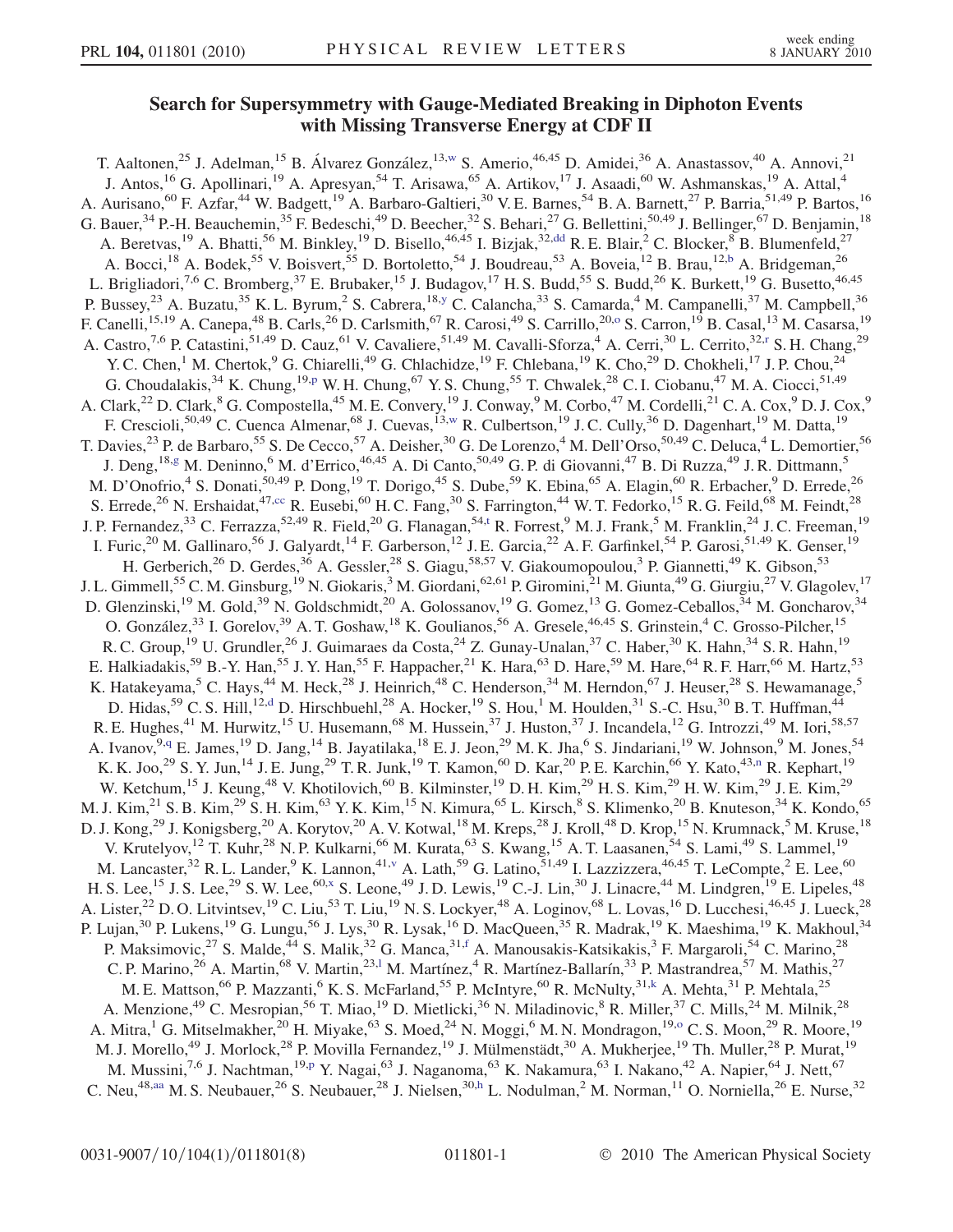<span id="page-4-8"></span><span id="page-4-7"></span><span id="page-4-6"></span><span id="page-4-5"></span><span id="page-4-4"></span><span id="page-4-3"></span><span id="page-4-2"></span><span id="page-4-1"></span><span id="page-4-0"></span>L. Oakes,<sup>44</sup> S. H. Oh,<sup>18</sup> Y. D. Oh,<sup>29</sup> I. Oksuzian,<sup>20</sup> T. Okusawa,<sup>43</sup> R. Orava,<sup>25</sup> K. Osterberg,<sup>25</sup> S. Pagan Griso,<sup>46,45</sup> C. Pagliarone, <sup>61</sup> E. Palencia, <sup>19</sup> V. Papadimitriou, <sup>19</sup> A. Papaikonomou, <sup>28</sup> A. A. Paramanov, <sup>2</sup> B. Parks, <sup>41</sup> S. Pashapour, <sup>35</sup> J. Patrick,<sup>19</sup> G. Pauletta,<sup>62,61</sup> M. Paulini,<sup>14</sup> C. Paus,<sup>34</sup> T. Peiffer,<sup>28</sup> D. E. Pellett,<sup>9</sup> A. Penzo,<sup>61</sup> T. J. Phillips,<sup>18</sup> G. Piacentino,<sup>49</sup> E. Pianori,<sup>48</sup> L. Pinera,<sup>20</sup> K. Pitts,<sup>26</sup> C. Plager,<sup>10</sup> L. Pondrom,<sup>67</sup> K. Potamianos,<sup>54</sup> O. Poukhov,<sup>17[,a](#page-9-20)</sup> F. Prokoshin, <sup>17[,z](#page-9-21)</sup> A. Pronko, <sup>19</sup> F. Ptohos, <sup>19,[j](#page-9-22)</sup> E. Pueschel, <sup>14</sup> G. Punzi, <sup>50,49</sup> J. Pursley, <sup>67</sup> J. Rademacker, <sup>44[,d](#page-9-10)</sup> A. Rahaman, <sup>53</sup> V. Ramakrishnan,<sup>67</sup> N. Ranjan,<sup>54</sup> I. Redondo,<sup>33</sup> P. Renton,<sup>44</sup> M. Renz,<sup>28</sup> M. Rescigno,<sup>57</sup> S. Richter,<sup>28</sup> F. Rimondi,<sup>7,6</sup> L. Ristori,<sup>49</sup> A. Robson,<sup>23</sup> T. Rodrigo,<sup>13</sup> T. Rodriguez,<sup>48</sup> E. Rogers,<sup>26</sup> S. Rolli,<sup>64</sup> R. Roser,<sup>19</sup> M. Rossi,<sup>61</sup> R. Rossin,<sup>12</sup> P. Roy,<sup>35</sup> A. Ruiz,<sup>13</sup> J. Russ,<sup>14</sup> V. Rusu,<sup>19</sup> B. Rutherford,<sup>19</sup> H. Saarikko,<sup>25</sup> A. Safonov,<sup>60</sup> W. K. Sakumoto,<sup>55</sup> L. Santi,<sup>62,61</sup> L. Sartori,<sup>49</sup> K. Sato,<sup>63</sup> A. Savoy-Navarro,<sup>47</sup> P. Schlabach,<sup>19</sup> A. Schmidt,<sup>28</sup> E. E. Schmidt,<sup>19</sup> M. A. Schmidt,<sup>15</sup> M. P. Schmidt,<sup>68[,a](#page-9-20)</sup> M. Schmitt,<sup>40</sup> T. Schwarz,<sup>9</sup> L. Scodellaro,<sup>13</sup> A. Scribano,<sup>51,49</sup> F. Scuri,<sup>49</sup> A. Sedov,<sup>54</sup> S. Seidel,<sup>39</sup> Y. Seiya,<sup>43</sup> A. Semenov,<sup>17</sup> L. Sexton-Kennedy,<sup>19</sup> F. Sforza,<sup>50,49</sup> A. Sfyrla,<sup>26</sup> S. Z. Shalhout,<sup>66</sup> T. Shears,<sup>31</sup> P. F. Shepard,<sup>53</sup> M. Shimojima,<s[u](#page-9-23)p>63,u</sup> S. Shiraishi,<sup>15</sup> M. Shochet,<sup>15</sup> Y. Shon,<sup>67</sup> I. Shreyber,<sup>38</sup> A. Simonenko,<sup>17</sup> P. Sinervo,<sup>35</sup> A. Sisakyan,<sup>17</sup> A. J. Slaughter,<sup>19</sup> J. Slaunwhite,<sup>41</sup> K. Sliwa,<sup>64</sup> J. R. Smith,<sup>9</sup> F. D. Snider,<sup>19</sup> R. Snihur,<sup>35</sup> A. Soha,<sup>19</sup> S. Somalwar,<sup>59</sup> V. Sorin,<sup>4</sup> T. Spreitzer,<sup>35</sup> P. Squillacioti,<sup>51,49</sup> M. Stanitzki,<sup>68</sup> R. St. Denis,<sup>23</sup> B. Stelzer,<sup>35</sup> O. Stelzer-Chilton,<sup>35</sup> D. Stentz,<sup>40</sup> J. Strolo[g](#page-9-7)as,<sup>39</sup> G. L. Strycker,<sup>36</sup> J. S. Suh,<sup>29</sup> A. Sukhanov,<sup>20</sup> I. Suslov,<sup>17</sup> A. Taffard,<sup>26,g</sup> R. Takashima,<sup>42</sup> Y. Takeuchi,<sup>63</sup> R. Tanaka,<sup>42</sup> J. Tang,<sup>15</sup> M. Tecchio,<sup>36</sup> P. K. Teng,<sup>1</sup> J. Thom,<sup>19[,i](#page-9-24)</sup> J. Thome,<sup>14</sup> G. A. Thompson,<sup>26</sup> E. Thomson,<sup>48</sup> P. Tipton,<sup>68</sup> P. Ttito-Guzmán,<sup>33</sup> S. Tkaczyk,<sup>19</sup> D. Toback,<sup>60</sup> S. Tokar,<sup>16</sup> K. Tollefson,<sup>37</sup> T. Tomura,<sup>63</sup> D. Tonelli,<sup>19</sup> S. Torre,<sup>21</sup> D. Torretta, <sup>19</sup> P. Totaro, <sup>62,61</sup> S. Tourneur, <sup>47</sup> M. Trovato, <sup>52,49</sup> S.-Y. Tsai, <sup>1</sup> Y. Tu, <sup>48</sup> N. Turini, <sup>51,50</sup> F. Ukegawa, <sup>63</sup> S. Uozumi, <sup>29</sup> N. van Remortel,<sup>25,[c](#page-9-25)</sup> A. Vargan[o](#page-9-4)v,<sup>36</sup> E. Vataga,<sup>52,49</sup> F. Vázquez,<sup>20,o</sup> G. Velev,<sup>19</sup> C. Vellidis,<sup>3</sup> M. Vidal,<sup>33</sup> I. Vila,<sup>13</sup> R. Vilar,<sup>13</sup> M. Vogel,<sup>39</sup> I. Volobouev,<sup>30,[x](#page-9-14)</sup> G. Volpi,<sup>50,49</sup> P. Wagner,<sup>48</sup> R. G. Wagner,<sup>2</sup> R. L. Wagner,<sup>19</sup> W. Wagner,<sup>28[,bb](#page-9-26)</sup> J. Wagner-Kuhr,<sup>28</sup> T. Wakisaka,<sup>43</sup> R. Wallny,<sup>10</sup> S. M. Wang,<sup>1</sup> A. Warburton,<sup>35</sup> D. Waters,<sup>32</sup> M. Weinberger,<sup>60</sup> J. Weinelt,<sup>28</sup> W. C. Wester III,<sup>19</sup> B. Whitehouse,  $^{64}$  D. Whiteson,  $^{48,g}$  $^{48,g}$  $^{48,g}$  A. B. Wicklund,  $^2$  E. Wicklund,  $^{19}$  S. Wilbur,  $^{15}$  G. Williams,  $^{35}$  H. H. Williams,  $^{48}$ P. Wilson,<sup>19</sup> B. L. Winer,<sup>41</sup> P. Wittich,<sup>19[,i](#page-9-24)</sup> S. Wolbers,<sup>19</sup> C. Wolfe,<sup>15</sup> H. Wolfe,<sup>41</sup> T. Wright,<sup>36</sup> X. Wu,<sup>22</sup> F. Würthwein,<sup>11</sup> S. Xie,<sup>34</sup> A. Yagil,<sup>11</sup> K. Yamamoto,<sup>43</sup> J. Yamaoka,<sup>18</sup> U.K. Yang,<sup>15[,s](#page-9-27)</sup> Y.C. Yang,<sup>29</sup> W.M. Yao,<sup>30</sup> G.P. Yeh,<sup>19</sup> K. Yi,<sup>19[,p](#page-9-6)</sup> J. Yoh,<sup>19</sup> K. Yorita,<sup>65</sup> T. Yoshida,<sup>43,[m](#page-9-28)</sup> G. B. Yu,<sup>18</sup> I. Yu,<sup>29</sup> S. S. Yu,<sup>19</sup> J. C. Yun,<sup>19</sup> A. Zanetti,<sup>61</sup> Y. Zeng,<sup>18</sup> X. Zhang,<sup>26</sup> Y. Zh[e](#page-9-29)ng,  $^{10,e}$  and S. Zucchelli<sup>7,6</sup> <sup>1</sup>Institute of Physics, Academia Sinica, Taipei, Taiwan 11529, Republic of China<br><sup>2</sup><sup>4</sup> Engange National Laboratory, Argonne, Illinois 60430, USA  $A$ rgonne National Laboratory, Argonne, Illinois 60439, USA<br> $3$ University of Athens, 157 71 Athens, Greece <sup>3</sup>University of Athens, 157 71 Athens, Greece<sup>3</sup> Theories *Lyniversity* of Athens, 157 71 Athens, Greece<sup>4</sup> Institut de Fisica d'Altes Energies, Universitat Autonoma de Barcelona, E-08193, Bellaterra (Barcelona), Spain <sup>5</sup> <sup>5</sup>Baylor University, Waco, Texas 76798, USA <sup>6</sup>Istituto Nazionale di Fisica Nucleare Bologna, I-40127 Bologna, Italy<br><sup>7</sup>University of Bologna, I-40127 Bologna, Italy University of Bologna, I-40127 Bologna, Italy  $^{8}$ Brandeis University Waltham Massachusetts 02254 <sup>8</sup> Brandeis University, Waltham, Massachusetts 02254, USA<br><sup>9</sup> University of California, Davis, California 95616, U <sup>9</sup>University of California, Davis, Davis, California 95616, USA<br><sup>10</sup>University of California, Los Angeles, Los Angeles, California 90024, USA<br><sup>11</sup>University of California, San Diego, La Jolla, California 92093, USA <sup>11</sup>University of California, San Diego, La Jolla, California 92093, USA<br><sup>12</sup>University of California, Santa Barbara, Santa Barbara, California 93106, USA<br><sup>13</sup>Institute de Fisica de Cantabria, CSIC-University of Cataloria FIN-00014, Helsinki, Finland<br><sup>26</sup>University of Illinois, Urbana, Illinois 61801, USA<sup>27</sup>The Johns Hopkins University, Baltimore, Maryland 21218, USA<sup>28</sup><br><sup>28</sup>Institut für Experimentelle Kernphysik, Karlsruhe Institute of Te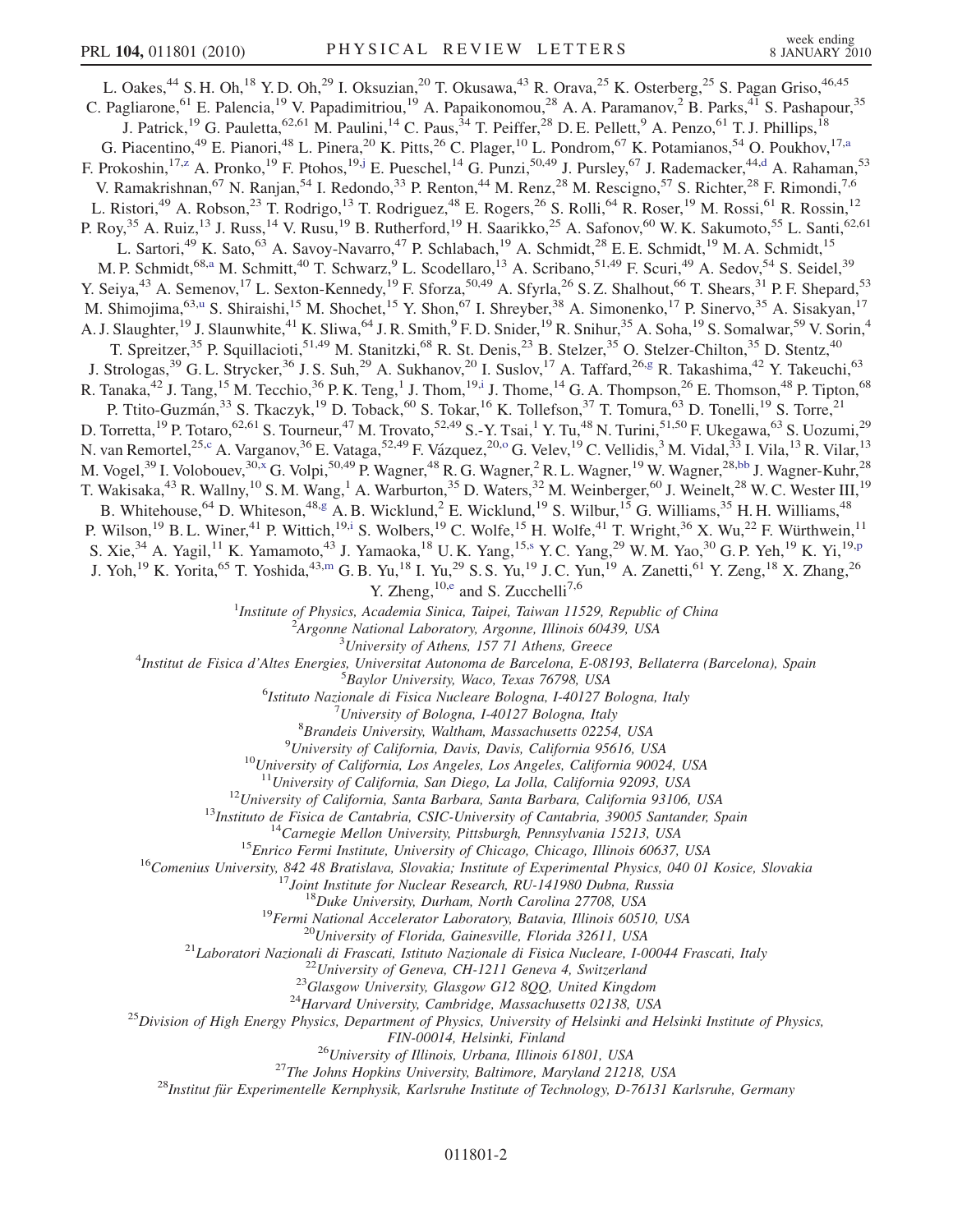<sup>29</sup>Center for High Energy Physics: Kyungpook National University, Daegu 702-701, Korea; Seoul National University, Seoul 151-742, Korea; Sungkyunkwan University, Suwon 440-746, Korea; Korea Institute of Science and Technology Information, Daejeon 305-806, Korea; Chonnam National University, Gwangju 500-757, Korea; <sup>30</sup>Ernest Orlando Lawrence Berkeley National Laboratory, Berkeley, California 94720, USA<br><sup>31</sup>University of Liverpool, Liverpool L69 7ZE, United Kingdom<br><sup>32</sup>University College London, London WCIE 6BT, United Kingdom<br><sup>32</sup>C Simon Fraser University, Burnaby, British Columbia, Canada V5A 1S6; University of Toronto, Toronto, Ontario, Canada M5S 1A7; and TRIUMF, Vancouver, British Columbia, Canada V6T 2A3 <sup>36</sup>University of Michigan, Ann Arbor, Michigan 48109, USA<br><sup>37</sup>Michigan State University, East Lansing, Michigan 48824, USA<br><sup>38</sup>Institution for Theoretical and Experimental Physics, ITEP, Moscow 117259, Russia<br><sup>39</sup>Univers <sup>44</sup>University of Oxford, Oxford OX1 3RH, United Kingdom<br><sup>45</sup>Istituto Nazionale di Fisica Nucleare, Sezione di Padova-Trento, I-35131 Padova, Italy<br><sup>46</sup>University of Padova, I-35131 Padova, Italy<br><sup>47</sup>LPNHE, Universite Pie <sup>49</sup>Istituto Nazionale di Fisica Nucleare Pisa, I-56127 Pisa, Italy<br><sup>50</sup>University of Pisa, I-56127 Pisa, Italy<br><sup>51</sup>University of Siena, I-56127 Pisa, Italy<br><sup>52</sup>Scuola Normale Superiore, I-56127 Pisa, Italy<br><sup>53</sup>University <sup>54</sup>Purdue University, West Lafayette, Indiana 47907, USA<br>
<sup>55</sup>University of Rochester, Rochester, New York 14627, USA<br>
<sup>55</sup>University of Rochester, Rochester, New York 14627, USA<br>
<sup>57</sup>Istituto Nazionale di Fisica Nuclear <sup>68</sup>Yale University, New Haven, Connecticut 06520, USA (Received 19 October 2009; published 4 January 2010)

We present the results of a search for supersymmetry with gauge-mediated breaking and  $\tilde{\chi}^0_1 \rightarrow \gamma \tilde{G}$  in<br>a  $2\alpha +$  missing transverse energy final state. In 2.6 + 0.2 fb<sup>-1</sup> of np collisions at  $\sqrt{s}$  = 1.96 TeV the  $\gamma \gamma$  + missing transverse energy final state. In 2.6 ± 0.2 fb<sup>-1</sup> of pp collisions at  $\sqrt{s}$  = 1.96 TeV recorded by the CDE II detector we observe no condidate events consistent with a standard model recorded by the CDF II detector we observe no candidate events, consistent with a standard model background expectation of  $1.4 \pm 0.4$  events. We set limits on the cross section at the 95% C.L. and place the world's best limit of 149 GeV/ $c^2$  on the  $\tilde{\chi}_1^0$  mass at  $\tau_{\tilde{\chi}_1^0} \ll 1$  ns. We also exclude regions in the  $\tilde{\chi}_1^0$  mass lifetime plane for  $\tau_{\tilde{\chi}_1^0} \ll 2$  ns. mass-lifetime plane for  $\tau_{\tilde{\chi}_1^0} \leq 2$  ns.

DOI: [10.1103/PhysRevLett.104.011801](http://dx.doi.org/10.1103/PhysRevLett.104.011801) PACS numbers: 12.60.Jv, 13.85.Rm, 13.85.Qk, 14.80.Ly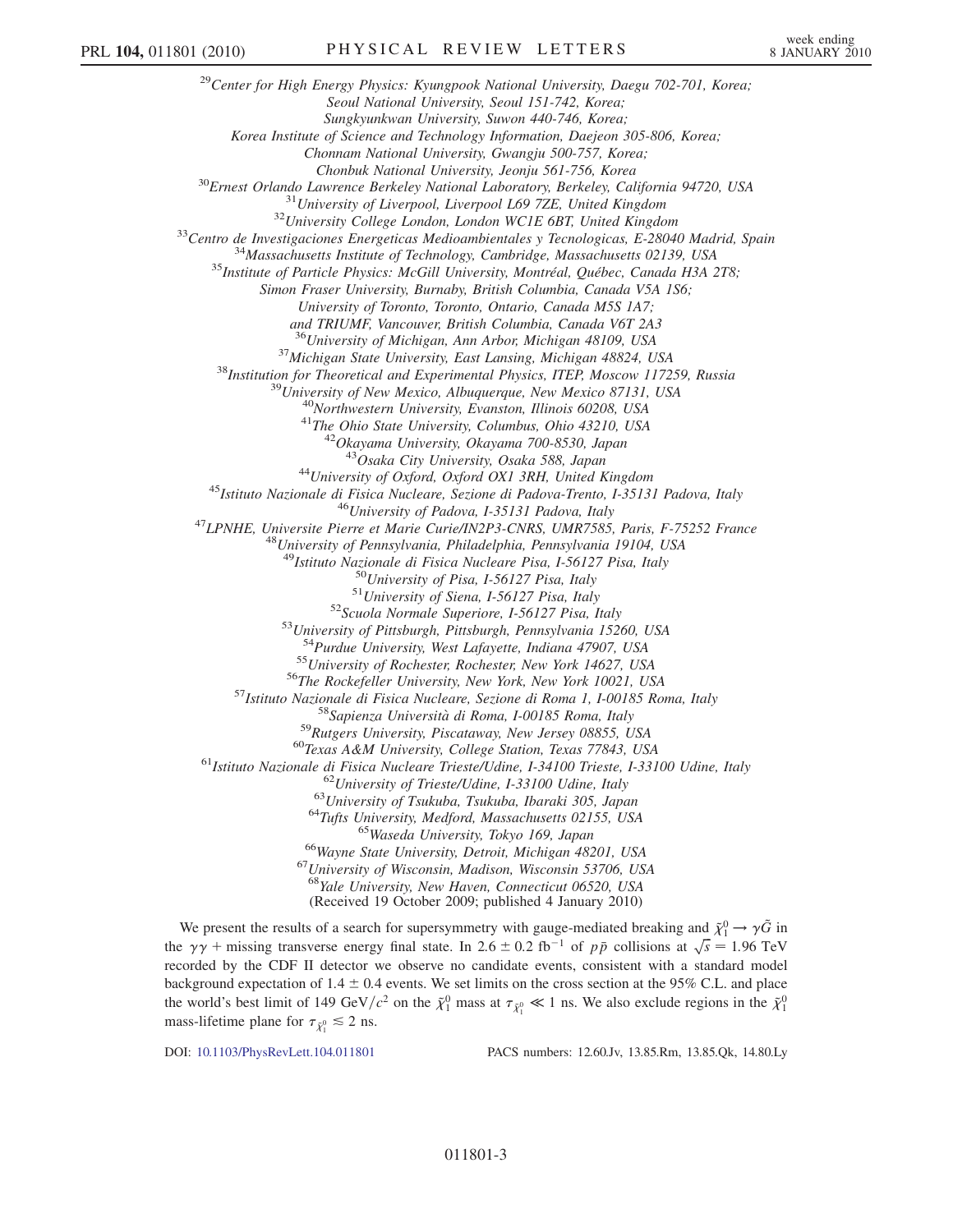The standard model (SM) of elementary particles has been enormously successful, but is incomplete. Theoretical motivations [[1](#page-9-30)] and the observation of the " $ee\gamma\gamma$  + missing transverse energy  $(E_T)$ " [[2](#page-9-31)[,3\]](#page-9-32) candidate event by the CDF experiment during Run I at the Fermilab Tevatron provide a compelling rationale to search for the production and decay of new heavy particles that produce events with final state photons and  $\not\hspace{-.15cm}/\,F_T$  in collider experiments. Of particular theoretical interest are supersymmetry (SUSY) models with gauge-mediated SUSY-breaking (GMSB) [[1](#page-9-30)]. These models solve the ''naturalness problem'' [[4\]](#page-9-33) and provide a low-mass dark matter candidate that is both consistent with inflation and astronomical observations [\[5](#page-9-34)]. Since many versions of these models have a similar phenomenology, we consider a scenario in which the lightest neutralino  $({\tilde{\chi}}_1^0)$  decays almost exclu-<br>sively ( $>96\%)$  into a photon (x) and a weakly interacting sively (  $> 96\%$ ) into a photon ( $\gamma$ ) and a weakly interacting,<br>stable graviting ( $\tilde{G}$ ). The  $\tilde{G}$  gives rise to  $\vec{k}$ , by leaving the stable gravitino (G). The G gives rise to  $\not\hspace{-.15cm}E_{\scriptscriptstyle T}$  by leaving the detector without depositing any energy [[6](#page-9-35)]. In these models, the  $\tilde{\chi}_1^0$  is favored to have a lifetime on the order of a<br>nanosecond, and the  $\tilde{G}$  is a warm dark matter condidate nanosecond, and the  $\tilde{G}$  is a warm dark matter candidate with a mass in the range  $0.5 \le m_{\tilde{G}} \le 1.5 \text{ keV}/c^2$  [[7\]](#page-9-36). Other direct searches [[8–](#page-9-37)[10](#page-9-38)] have constrained the mass of the  $\tilde{\chi}_1^0$  to be greater than 100 GeV/ $c^2$  for various points<br>in parameter space. At the Tevatron sparticle production is in parameter space. At the Tevatron sparticle production is predicted to result primarily in gaugino pairs, and the  $\tilde{\chi}^0_1$ mass  $(m_{\tilde{\chi}_1^0})$  and lifetime  $(\tau_{\tilde{\chi}_1^0})$  are the two most important parameters in determining the final states and their kine-matics [\[1\]](#page-9-30). Different search strategies are required for  $\tilde{\chi}^0_1$ lifetimes above and below about a nanosecond [\[11\]](#page-9-39).

This Letter describes a search for GMSB in which gaugino pairs are directly produced and quickly decay to the  $\gamma \gamma + \not{E}_T + X$  final state, where X denotes other high- $E_T$  final state particles [\[12\]](#page-9-40). We use a data set corresponding to an integrated luminosity of  $2.6 \pm 0.2$  fb<sup>-1</sup> of<br>  $n\bar{p}$  collisions collected with the CDE II detector [13] at  $p\bar{p}$  collisions collected with the CDF II detector [\[13\]](#page-9-41) at  $\sqrt{s} = 1.96$  TeV. This data set is 10 times larger than the one used in our previous search [8]. For the first time in this one used in our previous search [\[8\]](#page-9-37). For the first time in this channel we use a new photon timing system [\[14\]](#page-9-42) and a new model of the  $E_T$  resolution (METMODEL) [\[15\]](#page-9-43). These additions significantly improve our rejection of backgrounds from instrumental and noncollision sources, which allows us to considerably enhance the sensitivity of the search for large  $\tilde{\chi}_1^0$  masses compared to other Tevatron searches [[9\]](#page-9-44).<br>We also extend the search by addressing  $\tilde{\nu}^0$  lifetimes un to We also extend the search by addressing  $\tilde{\chi}_1^0$  lifetimes up to 2 ns, which are favored for larger  $m_{\nu 0}$ . 2 ns, which are favored for larger  $m_{\tilde{\chi}_1^0}$ .

Here we briefly describe the aspects of the detector [\[13\]](#page-9-41) relevant to this analysis. The magnetic spectrometer consists of tracking devices that measures the z position and time of the  $p\bar{p}$  interaction, and the momenta of charged particles inside a superconducting solenoid magnet. The calorimeter consists of electromagnetic (EM) and hadronic (HAD) compartments and is divided into a central part that surrounds the solenoid coil ( $|\eta|$  < 1.1) [\[2\]](#page-9-31) and a pair of end plugs that cover the region  $1.1 < |\eta| < 3.6$ . The calorimeters are used to identify and measure the fourmomenta of photons, electrons, and jets  $(j)$  [\[16\]](#page-9-45) and to provide  $E_T$  information. The EM calorimeter is instrumented with a timing system (EMTiming) [[14](#page-9-42)] that measures the arrival time of photons.

Our analysis begins with diphoton events passing the CDF three-level trigger. The combined trigger selection efficiency is effectively 100% if both photons have  $|\eta|$  < 1.1 and  $E_T > 13$  GeV [[12](#page-9-40),[15](#page-9-43)]. Offline, both photons are required to be in the fiducial part of the calorimeter and to pass the standard CDF photon identification and isolation requirements [\[8](#page-9-37)], with two minor modifications to remove instrumental and electron backgrounds [[15](#page-9-43),[17](#page-10-0)]. The remaining events are dominated by SM production of  $\gamma\gamma$ ,  $\gamma j$  with  $j \rightarrow \gamma_{\text{fake}}$ , and  $j j \rightarrow \gamma_{\text{fake}} \gamma_{\text{fake}}$ , where  $\gamma_{\text{fake}}$  is any object misidentified as a photon. To minimize the number object misidentified as a photon. To minimize the number of these events with large  $E_T$  due to calorimeter energy mismeasurements, we remove events where the azimuthal angle between the  $\not{\!\not\! E}_T$  and the second-highest  $E_T$  photon is  $|\Delta \varphi|$  < 0.3 or if any jet points to an uninstrumented region<br>of the calorimeter [\[15\]](#page-9-43). We require a primary collision  $|\Delta \phi|$  < 0.3 or if any jet points to an uninstrumented region vertex position with  $|z_{\text{vertex}}|$  < 60 cm in order to reduce noncollision backgrounds and to maintain the projective nature of the photon reconstruction in the calorimeter. For events with multiple reconstructed vertices we recalculate the  $E_T$  of both photons and  $\not{\!\mathit{E}}_T$  values if picking a different vertex for them reduces the event  $\not\hspace{-.15cm}/\,^r$ .

Noncollision backgrounds coming from cosmic rays and beam-related effects can produce  $\gamma \gamma + \not{E}_T$  candidates, and are removed from the inclusive  $\gamma\gamma$  sample using a number of techniques. Photon candidates from cosmic rays are not correlated in time with collisions. Therefore, events are removed if the timing of either photon, corrected for average path length  $(t_{\gamma})$ , indicates a noncollision source [\[15](#page-9-43)[,17\]](#page-10-0). Photon candidates can also be produced by beamrelated muons that originate upstream of the detector (from the more intense  $p$  beam). These are suppressed using standard beam halo identification requirements [[17](#page-10-0)]. A total of 38053 inclusive  $\gamma\gamma$  candidate events pass all the selection requirements.

Backgrounds to the  $\gamma \gamma + \cancel{E}_T$  final state from SM  $\gamma \gamma$ ,  $\gamma \gamma_{\text{fake}}$ ,  $\gamma_{\text{fake}}$ ,  $\gamma_{\text{fake}}$ , and fake  $\not{E}_T$  arise due to energy mismeasurements in the calorimeter or to event reconstruction pathologies. We use the METMODEL [\[15\]](#page-9-43) to select events with real and significant  $\not\hspace{-.15cm}/\,F$ , as part of the optimization, and to predict the contribution of SM backgrounds with fake  $E_T$  due to normal energy measurement fluctuations. This algorithm considers the clustered (jets) and unclustered energy in the event and calculates the probability for fluctuations in the energy measurement to produce  $\mathbb{Z}_T^{\text{fluct}}$ equivalent to or larger than the measured  $\not\hspace{-1.2mm}E_{T}$ ,  $P_{\cancel{E}_{T}^{\text{fluct}} \geq \cancel{E}_{T}}$ . This probability is then used to define a  $\not\hspace{-1.2mm}E_{T}$  significance as  $-\log_{10}(P_{\vec{F}_1^{\text{fluct}} \geq \vec{E}_T})$ . Events with true and fake  $\not{E}_T$  of the same value have, on average, different  $\not\hspace{-.15cm}/\,F$  significance. We use pseudoexperiments to estimate the expected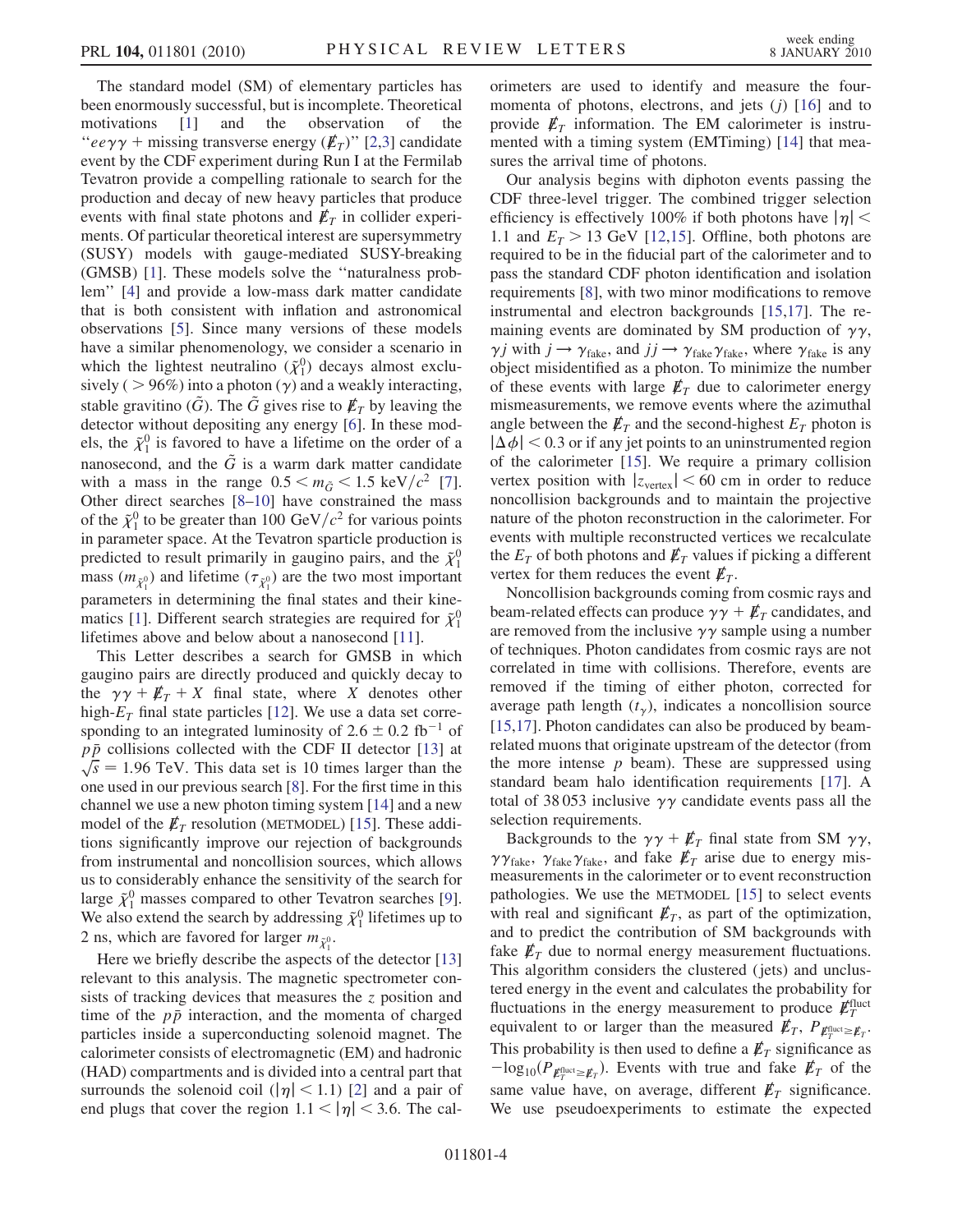$\n *E*<sub>T</sub>$ -significance distribution for SM events with fake  $\n *E*<sub>T</sub>,\n$ and the number of mismeasured events above a given  $\n *E*<sub>T</sub>$ -significance requirement. The jets and unclustered energy are smeared according to their resolution functions in the event. The systematic uncertainty in the METMODEL is dominated by the uncertainty in the resolution functions.

The METMODEL does not account for reconstruction pathologies in SM events without intrinsic  $E_T$ , such as a wrong choice of the primary interaction vertex or triphoton events with a lost photon. To obtain the prediction for this background we model SM kinematics and event reconstruction using a  $\gamma\gamma$  sample generated with a PYTHIA Monte Carlo (MC) [\[18\]](#page-10-1) that incorporates a detector simu-lation [[19](#page-10-2)]. Since the pathologies from  $\gamma j$  and  $jj$  sources are similar in nature, but not included directly in the simulation, we normalize the sample to the number of events in the inclusive  $\gamma\gamma$  data sample. We subtract the expectations for energy mismeasurement fluctuations in the MC to avoid double counting. Uncertainties are dominated by the statistics of the MC sample, but also include the small differences between the measured response of the METMODEL to MC simulation events and real data.

Electroweak production of W and Z bosons which decay to leptons can also produce the  $\gamma \gamma + \not{E}_T$  signature where one or more of the photons can be fake, but the  $\not\!\!\!E_T$  is due to one or more neutrinos. To estimate the contribution from these backgrounds we use MC simulations normalized to their theoretical cross sections, taking into account all the leptonic decay modes. The Baur MC [[20](#page-10-3)] is used to simulate  $W\gamma$  and  $Z\gamma$  production and decay where initial and final state radiation (ISR and FSR) produce W or  $Z + \gamma \gamma$ events. The PYTHIA MC is used to simulate backgrounds

<span id="page-7-0"></span>

FIG. 1 (color online). The top plot shows the  $\not\!\vec{E}_T$ -significance distribution for the inclusive  $\gamma\gamma$  candidate sample, along with the background predictions. The bottom plot shows the predicted  $H_T$  distribution after all but the final  $H_T$  requirement.

where both photons are fakes: namely, W and Z, with photons from ISR and FSR removed, and  $t\bar{t}$  sources. To minimize the dependence of our predictions on potential minimize the dependence of our predictions on potential ''MC-data'' differences we scale our MC predictions to the observed number of  $e\gamma$  events [\[15\]](#page-9-43) in data where we use the same diphoton triggers and analysis selection procedures used to select the inclusive  $\gamma\gamma$  sample. Uncertainties are dominated by the statistics of the MC and  $e\gamma$  normalization data sample.

Noncollision backgrounds are estimated using the data. We identify a cosmic-enhanced sample by using the selected inclusive  $\gamma\gamma$  sample, but requiring one of the photons to have  $t_{\gamma} > 25$  ns. Similarly, we create a beam halo-<br>enhanced sample from events that were filtered out from enhanced sample from events that were filtered out from our signal sample by the beam halo rejection requirements [\[17\]](#page-10-0). We estimate the noncollision background events in the signal region using extrapolation techniques and the measured efficiencies of the noncollision rejection requirements [\[15\]](#page-9-43). The uncertainties on both noncollision background estimates are dominated by the statistical uncertainty on the number of identified events. Figure [1](#page-7-0) (top) shows the  $\not\hspace{-1.2mm}E_T$ -significance distribution for the inclusive  $\gamma\gamma$ sample, along with the predictions for all the backgrounds.

We estimate the sensitivity to heavy, neutral particles that decay to photons using the GMSB reference model [\[6\]](#page-9-35) in the mass-lifetime range,  $75 \le m_{\tilde{\chi}_{1}^{0}} \le 150 \text{ GeV}$  and  $\tau_{\tilde{\chi}_1^0} \lesssim 2$  ns. Events from all SUSY processes considered<br>[21] and simulated with NEW 6-Harved has a detector [\[21\]](#page-10-4) are simulated with PYTHIA followed by a detector simulation. The fraction of  $\tilde{\chi}_1^0$  decays that occur in the detector volume and thus the acceptance depend on both detector volume, and thus the acceptance, depend on both the lifetime and the masses of the sparticles [\[11\]](#page-9-39). The total systematic uncertainty on the acceptance, after all kinematic requirements (discussed below), is estimated to be 7%, dominated by the uncertainty in the photon identification efficiency (2.5% per photon). Other significant contributions come from uncertainties on ISR and FSR (4%), jet energy measurement (2%),  $\not\mathbb{E}_T$ -significance parametrizations (1%) and parton distribution functions (PDFs, 1%).

We determine the final kinematic selection requirements by optimizing the mean expected 95% confidence level (C.L.) cross section limit using a no-signal assumption, before looking at the data in the signal region [\[22\]](#page-10-5). To compute the predicted cross section upper limit we combine the luminosity, the acceptance, and the background estimates with their systematic uncertainties using a Bayesian method [\[23\]](#page-10-6). The predicted limits are optimized by simultaneously varying the selection requirements for  $\not\hspace{-1.2mm}E_{T}$  significance,  $H_T$  (scalar sum of  $E_T$  of photons, jets, and  $\n *E*<sub>T</sub>$ ), and the azimuthal angle between the two leading photons,  $\Delta \phi(\gamma_1, \gamma_2)$ . The large  $E_T$ -significance require-<br>ment eliminates most of the SM background with fake  $E_T$ ment eliminates most of the SM background with fake  $\not\hspace{-.15cm}/_{T}$ . GMSB production is dominated by heavy gaugino pairs which decay to high- $E_T$  light final state particles via cascade decays. The GMSB signal has, on average, larger  $H_T$ compared to SM backgrounds so that an  $H_T$  requirement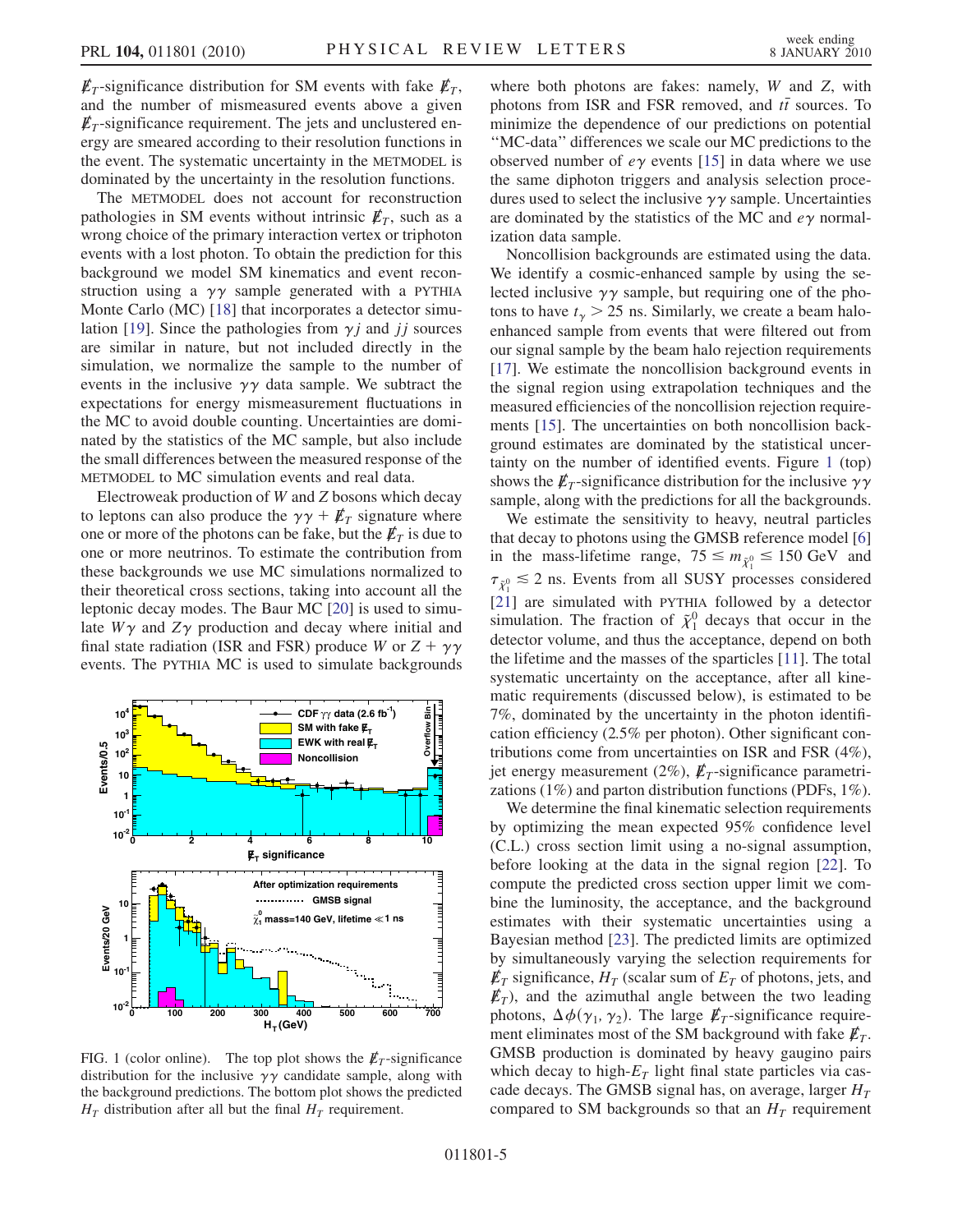

<span id="page-8-0"></span>

FIG. 2 (color online). The predicted and observed 95% C.L. cross section upper limits as a function of the  $\tilde{\chi}_1^0$  mass at  $\tau_{\tilde{\chi}_1^0} \ll 1$  mass at  $\tau_{\tilde{\chi}_1^0}$ 1 ns (top) and as a function of the  $\tilde{\chi}_1^0$  lifetime at  $m_{\tilde{\chi}_1^0} =$ <br>140 CeV/ $\chi_1^0$  (better). Indicated in groom (deglige shading) is 140 GeV/ $c^2$  (bottom). Indicated in green (darker shading) is the production cross section, along with its 8.0% uncertaintyband. In yellow (lighter shading) is the RMS variation on the expected cross section limit.

can remove these backgrounds effectively. Electroweak backgrounds with large  $H_T$  typically consist of a high- $E_T$ photon recoiling against  $W \to e\nu$ , identified as  $\gamma_{\text{fake}} E_T$ , which means the gauge boson decay is highly boosted which means the gauge boson decay is highly boosted. Thus, the two photon candidates in the final state are mostly back to back. The SM backgrounds with fake  $E_T$ and large  $H_T$  also have photons which are mostly back to back; the  $\Delta \phi(\gamma_1, \gamma_2)$  requirement, therefore, reduces both these backgrounds these backgrounds.

The optimal set of requirements is slightly different for each point in the  $\tau_{\bar{\chi}_1^0}$  vs  $m_{\bar{\chi}_1^0}$  space considered. We choose a single set of requirements to maximize the region where the predicted production cross section at next-to-leading order [\[24\]](#page-10-7) is above the expected 95% C.L. cross section limit. The exclusion region also takes into account the production cross section uncertainties, which are dominated by the PDFs (7%) and the renormalization scale (3%). We find the optimal set of requirements, before unblinding the signal region, to be  $\not\!\!\!E_T$  significance  $> 3$ ,  $H_T > 200$  GeV, and  $\Delta \phi(\gamma_1, \gamma_2) < \pi - 0.35$ . With these requirements we predict  $1.4 \pm 0.4$  background events requirements we predict  $1.4 \pm 0.4$  background events,  $0.9 \pm 0.4$  of which are from electroweak sources (dominated by  $Z\gamma\gamma$  $\gamma$  production) with real  $\not\hspace{-1.2mm}E_T$ , 0.5  $\pm$  0.2 from SM<br> $_{\odot}$  and 0.001<sup>+0.008</sup> from noncollision sources with fake  $\mathbf{E}_T$ , and 0.001<sup>+0.008</sup> from noncollision sources.<br>The acceptance for  $m_s = 140 \text{ GeV}/c^2$  and  $\tau_s \ll 1$  us is The acceptance for  $m_{\tilde{\chi}_1^0} = 140 \text{ GeV}/c^2$  and  $\tau_{\tilde{\chi}_1^0} \ll 1$  ns is estimated to be 7.8  $\pm$  0.6%.

No events in the data pass the final event selection. The predicted  $H_T$  distribution is shown in Fig. [1](#page-7-0) (bottom), after

<span id="page-8-1"></span>

FIG. 3 (color online). The predicted and observed exclusion region along with the limits found in [\[10](#page-9-38)[,17\]](#page-10-0). The shaded band shows the parameter space where  $0.5 < m_{\tilde{G}} < 1.5 \text{ keV}/c^2$ , favored by cosmological models [\[7\]](#page-9-36).

all but the final  $H_T$  requirement. The data are consistent with the no-signal hypothesis and are well modeled by SM backgrounds alone. We set cross section limits as a function of  $m_{\tilde{\chi}_1^0}$  and  $\tau_{\tilde{\chi}_1^0}$ , respectively, as shown in Fig. [2.](#page-8-0) The  $m_{\tilde{\chi}_1^0}$  reach, based on the predicted and observed number of events for  $\tau_{\tilde{\chi}_1^0} \ll 1$  ns, is 141 GeV/ $c^2$  and 149 GeV/ $c^2$ respectively. These limits significantly extend the search sensitivity beyond the results of the D0 Collaboration [[9\]](#page-9-44), expand the results to include exclusions for  $\tau_{\bar{\chi}_1^0} \le 2$  ns, and, when combined with the complementary limits from CDF and LEP [\[10,](#page-9-38)[17\]](#page-10-0), cover the region shown in Fig. [3.](#page-8-1)

In conclusion, we have performed an optimized search for heavy, neutral particles that decay to photons in the  $\gamma \gamma + \not{E}_T$  final state using 2.6  $\pm$  0.2 fb<sup>-1</sup> of data. There is<br>no excess of events beyond expectations. We set cross no excess of events beyond expectations. We set cross section limits using a GMSB model with  $\tilde{\chi}_1^0 \rightarrow \gamma \tilde{G}$ , and<br>find an exclusion region in the  $\tau_{\text{c}} = m_{\text{c}}$  plane with the find an exclusion region in the  $\tau_{\tilde{\chi}_1^0} - m_{\tilde{\chi}_1^0}$  plane with the world's best 95% C.L. lower limit on the  $\tilde{\chi}_1^0$  mass of 149 GeV/ $c^2$  at  $\tau_{1.0} \ll 1$  ns. By the end of Run II with 149 GeV/ $c^2$  at  $\tau_{\bar{X}_1^0} \ll 1$  ns. By the end of Run II, with an integrated luminosity of 10 fb<sup>-1</sup>, we estimate a mass<br>reach of  $\approx 160 \text{ GeV}/c^2$ reach of  $\simeq$  160 GeV/ $c^2$ .

We thank the Fermilab staff and the technical staffs of the participating institutions for their vital contributions. This work was supported by the U.S. Department of Energy and National Science Foundation; the Italian Istituto Nazionale di Fisica Nucleare; the Ministry of Education, Culture, Sports, Science and Technology of Japan; the Natural Sciences and Engineering Research Council of Canada; the National Science Council of the Republic of China; the Swiss National Science Foundation; the A. P. Sloan Foundation; the Bundesministerium für Bildung und Forschung, Germany; the World Class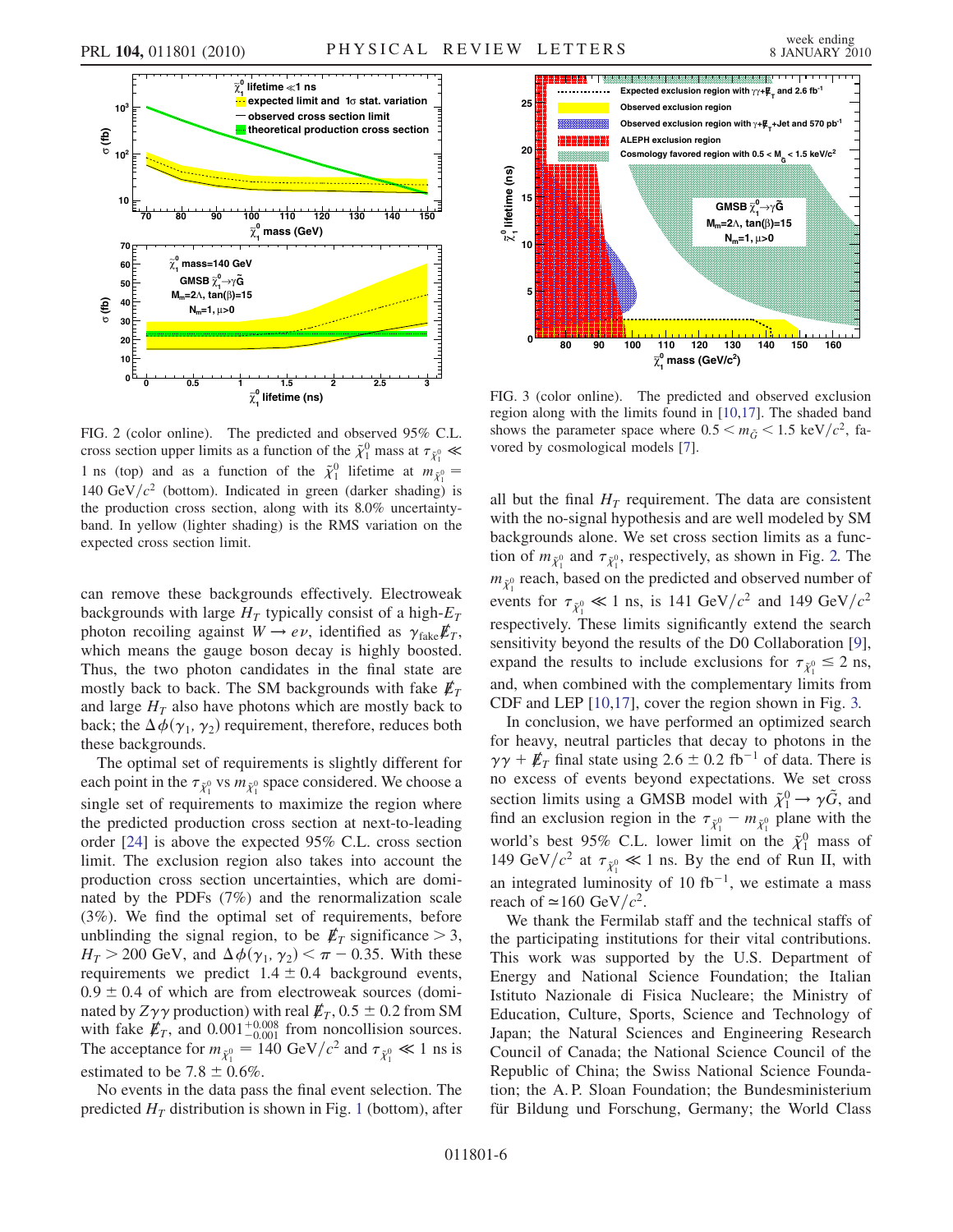University Program, the National Research Foundation of Korea; the Science and Technology Facilities Council and the Royal Society, U.K.; the Institut National de Physique Nucleaire et Physique des Particules, CNRS; the Russian Foundation for Basic Research; the Ministerio de Ciencia e Innovación, and Programa Consolider-Ingenio 2010, Spain; the Slovak R&D Agency; and the Academy of Finland.

<span id="page-9-20"></span><span id="page-9-2"></span>[a](#page-4-0) Deceased.

- <span id="page-9-25"></span>[b](#page-3-0)Visitor from University of Massachusetts, Amherst, Amherst, MA 01003, USA.
- <span id="page-9-10"></span>[c](#page-4-1) Visitor from Universiteit Antwerpen, B-2610 Antwerp, Belgium.
- <span id="page-9-29"></span>[d](#page-3-1) Visitor from University of Bristol, Bristol BS8 1TL, United Kingdom.
- <span id="page-9-15"></span>[e](#page-4-2) Visitor from Chinese Academy of Sciences, Beijing 100864, China.
- <span id="page-9-7"></span>[f](#page-3-2) Visitor from Istituto Nazionale di Fisica Nucleare, Sezione di Cagliari, 09042 Monserrato (Cagliari), Italy.
- <span id="page-9-19"></span>[g](#page-3-3) Visitor from University of California Irvine, Irvine, CA 92697, USA.
- <span id="page-9-24"></span>[h](#page-3-4) Visitor from University of California Santa Cruz, Santa Cruz, CA 95064, USA.
- <span id="page-9-22"></span>[i](#page-4-3) Visitor from Cornell University, Ithaca, NY 14853, USA.
- <span id="page-9-17"></span>[j](#page-4-4) Visitor from University of Cyprus, Nicosia CY-1678, Cyprus.
- <span id="page-9-16"></span>[k](#page-3-5) Visitor from University College Dublin, Dublin 4, Ireland. <sup>1</sup>Visitor from University of Edinburgh, Edinburgh EH9
- <span id="page-9-28"></span>3JZ, United Kingdom. [mV](#page-4-5)isitor from University of Fukui, Fukui City, Fukui
- <span id="page-9-12"></span>Prefecture, Japan 910-0017.
- <span id="page-9-4"></span>[n](#page-3-7) Visitor from Kinki University, Higashi-Osaka City, Japan 577-8502.
- <span id="page-9-6"></span><sup>[o](#page-3-8)</sup>Visitor from Universidad Iberoamericana, Mexico D.F., Mexico.
- <span id="page-9-11"></span>[p](#page-3-9) Visitor from University of Iowa, Iowa City, IA 52242, USA.
- <span id="page-9-5"></span><sup>[q](#page-3-10)</sup>Visitor from Kansas State University, Manhattan, KS 66506, USA.
- <span id="page-9-27"></span>[r](#page-3-11) Visitor from Queen Mary, University of London, London, E1 4NS, United Kingdom.
- <span id="page-9-9"></span>[s](#page-4-6) Visitor from University of Manchester, Manchester M13 9PL, United Kingdom.
- <span id="page-9-23"></span>[t](#page-3-12) Visitor from Muons, Inc., Batavia, IL 60510, USA.
- <span id="page-9-13"></span><s[u](#page-4-7)p>u</sup>Visitor from Nagasaki Institute of Applied Science, Nagasaki, Japan.
- <span id="page-9-0"></span>[v](#page-3-13) Visitor from University of Notre Dame, Notre Dame, IN 46556, USA.
- <span id="page-9-14"></span>[wV](#page-3-14)isitor from University de Oviedo, E-33007 Oviedo, Spain.
- <span id="page-9-3"></span>[x](#page-3-15) Visitor from Texas Tech University, Lubbock, TX 79609, USA.
- [y](#page-3-16) Visitor from IFIC(CSIC-Universitat de Valencia), 56071 Valencia, Spain.

<span id="page-9-21"></span><sup>[z](#page-4-4)</sup>Visitor from Universidad Tecnica Federico Santa Maria, 110v Valparaiso, Chile.

- <span id="page-9-18"></span>[aaV](#page-3-4)isitor from University of Virginia, Charlottesville, VA 22906, USA.
- <span id="page-9-26"></span>[bbV](#page-4-8)isitor from Bergische Universität Wuppertal, 42097 Wuppertal, Germany.
- <span id="page-9-8"></span>[ccV](#page-3-17)isitor from Yarmouk University, Irbid 211-63, Jordan.
- [ddO](#page-3-18)n leave from J. Stefan Institute, Ljubljana, Slovenia.
- <span id="page-9-30"></span><span id="page-9-1"></span>[1] S. Dimopoulos, S. Thomas, and J. Wells, Nucl. Phys. B488, 39 (1997); S. Ambrosanio, G. D. Kribs, and S. P. Martin, Phys. Rev. D 56, 1761 (1997); G. Giudice and R. Rattazzi, Phys. Rep. 322, 419 (1999); S. Ambrosanio, G. L. Kane, G. D. Kribs, S. P. Martin, and S. Mrenna, Phys. Rev. D 55, 1372 (1997).
- <span id="page-9-31"></span>[2] We use a cylindrical coordinate system in which the proton beam travels along the z axis,  $\theta$  is the polar angle,  $\phi$  is the azimuthal angle relative to the horizontal plane, and  $\eta = -\text{Intan}(\theta/2)$ . The transverse energy and mo-<br>mentum are defined as  $F_{\alpha} = F \sin \theta$  and  $n_{\alpha} = n \sin \theta$ mentum are defined as  $E_T = E \sin \theta$  and  $p_T = p \sin \theta$ where  $E$  is the energy measured by the calorimeter and p the momentum measured in the tracking system.  $\not\hspace{-.15cm}/\,^{\mathcal{F}}$  =  $\vert -\sum_{i} E_T^i \vec{n}_i \vert$  where  $\vec{n}_i$  is a unit vector that points from the interaction vertex to the ith calorimeter tower in the transverse plane.
- <span id="page-9-32"></span>[3] F. Abe et al. (CDF Collaboration), Phys. Rev. Lett. 81, 1791 (1998); Phys. Rev. D 59, 092002 (1999).
- <span id="page-9-34"></span><span id="page-9-33"></span>[4] S. Martin, arXiv:hep-ph/9709356.
- [5] P. Bode, J. Ostriker, and N. Turok, Astrophys. J. 556, 93 (2001).
- <span id="page-9-35"></span>[6] B. Allanach et al., Eur. Phys. J. C 25, 113 (2002). We use benchmark model 8 and take the messenger mass scale  $M_m = 2\Lambda$ ,  $\tan(\beta) = 15$ ,  $\mu > 0$  and the number of mes-<br>senger fields  $N_{\text{max}} = 1$ . The  $\tilde{G}$  mass factor and the supersenger fields  $N_m = 1$ . The  $\tilde{G}$  mass factor and the supersymmetry breaking scale  $\Lambda$  are allowed to vary independently.
- <span id="page-9-36"></span>[7] C.-H. Chen and J.F. Gunion, Phys. Rev. D 58, 075005 (1998).
- <span id="page-9-37"></span>[8] D. Acosta et al. (CDF Collaboration), Phys. Rev. D 71, 031104 (2005).
- <span id="page-9-44"></span>[9] V. Abazov et al. (D0 Collaboration), Phys. Lett. B 659, 856 (2008).
- <span id="page-9-38"></span>[10] R. Barate et al. (ALEPH Collaboration), Eur. Phys. J. C. 28, 1 (2003); also see M. Gataullin, S. Rosier, L. Xia, and H. Yang, arXiv:hep-ex/0611010; G. Abbiendi et al. (OPAL Collaboration), Proc. Sci. High Energy Phys. 2005 346 (2006); J. Abdallah et al. (DELPHI Collaboration), Eur. Phys. J. C 38, 395 (2005).
- <span id="page-9-39"></span>[11] D. Toback and P. Wagner, Phys. Rev. D 70, 114032 (2004).
- <span id="page-9-41"></span><span id="page-9-40"></span>[12] E. Lee, Ph.D. thesis, Texas A&M University, 2010.
- [13] D. Acosta et al. (CDF Collaboration), Phys. Rev. D 71, 032001 (2005).
- <span id="page-9-42"></span>[14] M. Goncharov et al., Nucl. Instrum. Methods Phys. Res., Sect. A 565, 543 (2006).
- <span id="page-9-43"></span>[15] T. Aaltonen et al. (CDF Collaboration), arXiv:0910.5170 [Phys. Rev. D (to be published)].
- <span id="page-9-45"></span>[16] For a discussion of the jet energy measurements, see T. Affolder et al. (CDF Collaboration), Phys. Rev. D 64, 032001 (2001); for a discussion of standard jet correction systematics, seeA. Bhatti et al., Nucl. Instrum. Methods